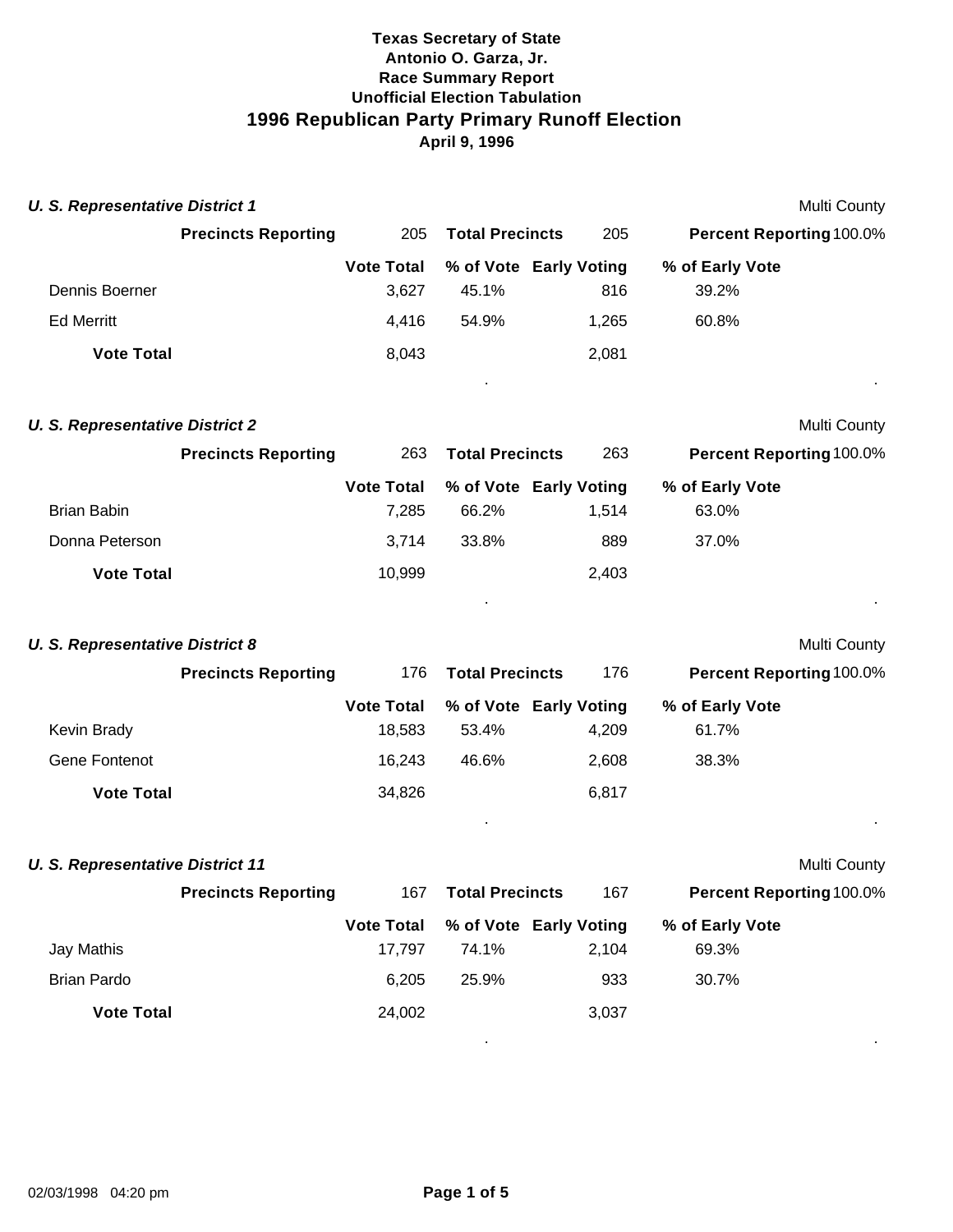| <b>U. S. Representative District 14</b> |                   |                        |                        | Multi County                    |         |
|-----------------------------------------|-------------------|------------------------|------------------------|---------------------------------|---------|
| <b>Precincts Reporting</b>              | 288               | <b>Total Precincts</b> | 288                    | <b>Percent Reporting 100.0%</b> |         |
|                                         | <b>Vote Total</b> |                        | % of Vote Early Voting | % of Early Vote                 |         |
| Greg Laughlin - Incumbent               | 9.492             | 45.8%                  | 1.760                  | 45.9%                           |         |
| Ron Paul                                | 11,236            | 54.2%                  | 2,073                  | 54.1%                           |         |
| <b>Vote Total</b>                       | 20,728            |                        | 3,833                  |                                 |         |
|                                         |                   |                        |                        |                                 | $\cdot$ |

|  | <b>U. S. Representative District 20</b> |  |
|--|-----------------------------------------|--|
|--|-----------------------------------------|--|

| S. Representative District 20 |                            |                   |                        |                        |                                 | Single County |
|-------------------------------|----------------------------|-------------------|------------------------|------------------------|---------------------------------|---------------|
|                               | <b>Precincts Reporting</b> | 112               | <b>Total Precincts</b> | 112                    | <b>Percent Reporting 100.0%</b> |               |
|                               |                            | <b>Vote Total</b> |                        | % of Vote Early Voting | % of Early Vote                 |               |
| John Shull                    |                            | 2.649             | 43.6%                  | 1.076                  | 42.3%                           |               |
| James Walker                  |                            | 3.432             | 56.4%                  | 1.470                  | 57.7%                           |               |
| <b>Vote Total</b>             |                            | 6,081             |                        | 2,546                  |                                 |               |

. .

#### *Judge, Court of Criminal Appeals Place 1*

|                      | <b>Precincts Reporting</b> | 5.606             | <b>Total Precincts</b> | 5.606                  | <b>Percent Reporting 100.0%</b> |     |
|----------------------|----------------------------|-------------------|------------------------|------------------------|---------------------------------|-----|
|                      |                            | <b>Vote Total</b> |                        | % of Vote Early Voting | % of Early Vote                 |     |
| James (Daniel) Boone |                            | 82.509            | 32.4%                  | 17.534                 | 32.6%                           |     |
| Sue Holland          |                            | 172.498           | 67.6%                  | 36.328                 | 67.4%                           |     |
| <b>Vote Total</b>    |                            | 255,007           |                        | 53.862                 | Voter Registration 9,698,506    |     |
|                      |                            | % VR Voting       | $2.6\%$                |                        | % Voting Early                  | .6% |

## *Judge, Court of Criminal Appeals Place 2*

|                   | <b>Precincts Reporting</b> | 5.606             | <b>Total Precincts</b> | 5.606                  | <b>Percent Reporting 100.0%</b> |      |
|-------------------|----------------------------|-------------------|------------------------|------------------------|---------------------------------|------|
|                   |                            | <b>Vote Total</b> |                        | % of Vote Early Voting | % of Early Vote                 |      |
| Pat Barber        |                            | 81.907            | 33.9%                  | 17.711                 | 34.7%                           |      |
| Paul Womack       |                            | 159.528           | 66.1%                  | 33.270                 | 65.3%                           |      |
| <b>Vote Total</b> |                            | 241.435           |                        | 50.981                 | Voter Registration 9,698,506    |      |
|                   |                            | % VR Voting       | 2.5%                   |                        | % Voting Early                  | .5 % |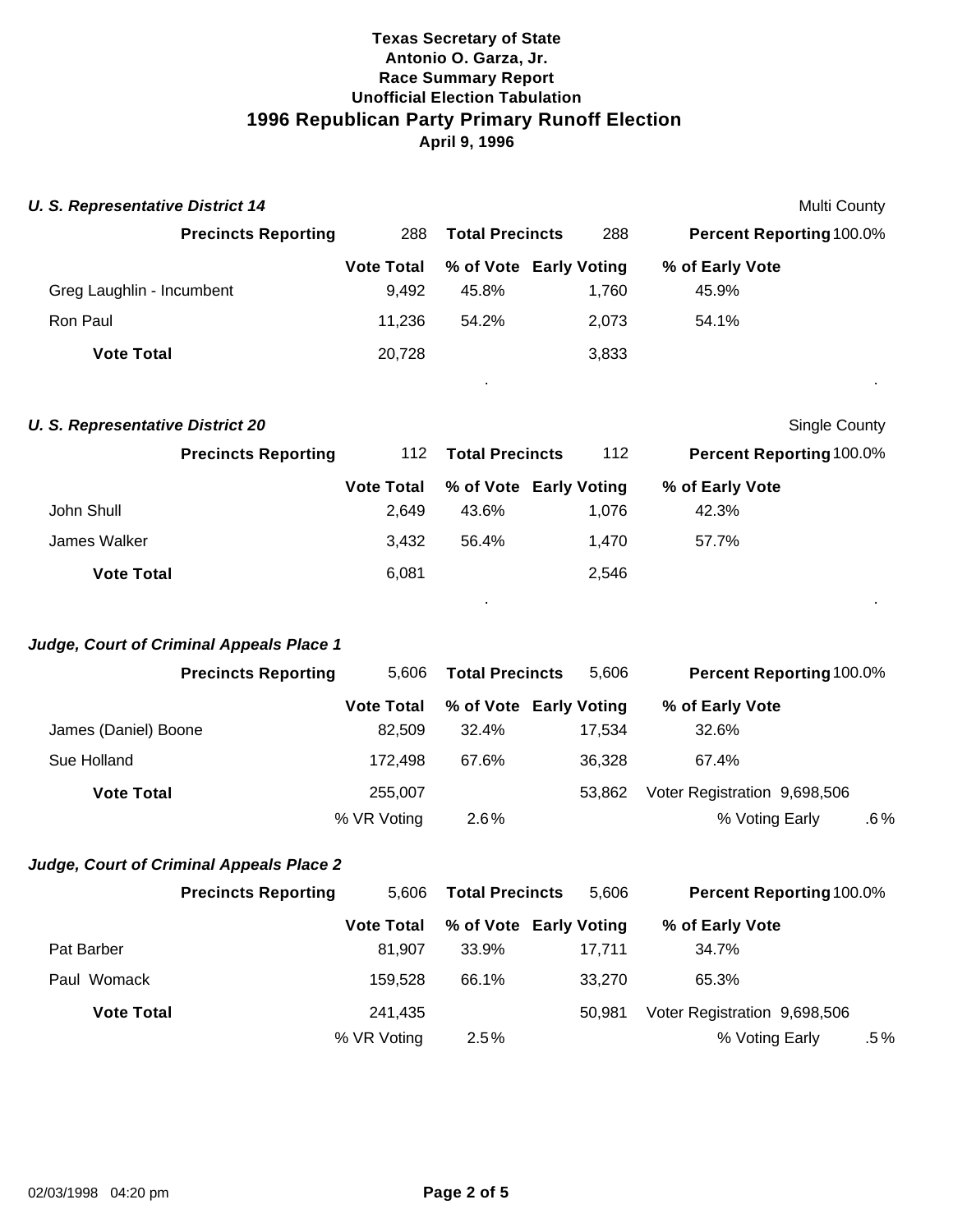|                                         | <b>Precincts Reporting</b>                           | 5,606                        | <b>Total Precincts</b> | 5,606                            |                                                | Percent Reporting 100.0% |
|-----------------------------------------|------------------------------------------------------|------------------------------|------------------------|----------------------------------|------------------------------------------------|--------------------------|
| Cheryl A. Johnson                       |                                                      | <b>Vote Total</b><br>104,709 | 42.8%                  | % of Vote Early Voting<br>22,345 | % of Early Vote<br>43.3%                       |                          |
| <b>Tom Price</b>                        |                                                      | 140,210                      | 57.2%                  | 29,304                           | 56.7%                                          |                          |
|                                         |                                                      |                              |                        |                                  |                                                |                          |
| <b>Vote Total</b>                       |                                                      | 244,919<br>% VR Voting       | 2.5%                   | 51,649                           | Voter Registration 9,698,506<br>% Voting Early | $.5\%$                   |
|                                         | <b>Member, State Board of Education, District 10</b> |                              |                        |                                  |                                                | Multi County             |
|                                         | <b>Precincts Reporting</b>                           | 530                          | <b>Total Precincts</b> | 530                              |                                                | Percent Reporting 100.0% |
| Cynthia A. Thornton                     |                                                      | <b>Vote Total</b><br>14,802  | 45.8%                  | % of Vote Early Voting<br>3,285  | % of Early Vote<br>46.9%                       |                          |
| <b>Charlie Weaver</b>                   |                                                      | 17,501                       | 54.2%                  | 3,725                            | 53.1%                                          |                          |
| <b>Vote Total</b>                       |                                                      | 32,303                       |                        | 7,010                            |                                                |                          |
| <b>State Representative District 15</b> |                                                      |                              |                        |                                  |                                                | Multi County             |
|                                         | <b>Precincts Reporting</b>                           | 64                           | <b>Total Precincts</b> | 64                               |                                                | Percent Reporting 100.0% |
|                                         |                                                      | <b>Vote Total</b>            |                        | % of Vote Early Voting           | % of Early Vote                                |                          |
| Nelda Luce Blair                        |                                                      | 3,733                        | 40.4%                  | 1,050                            | 40.1%                                          |                          |
| Thomas 'Tommy' Williams                 |                                                      | 5,509                        | 59.6%                  | 1,570                            | 59.9%                                          |                          |
| <b>Vote Total</b>                       |                                                      | 9,242                        |                        | 2,620                            |                                                |                          |
| <b>State Representative District 25</b> |                                                      |                              |                        |                                  |                                                | Single County            |
|                                         | <b>Precincts Reporting</b>                           | 37                           | <b>Total Precincts</b> | 37                               |                                                | Percent Reporting 100.0% |
|                                         |                                                      | <b>Vote Total</b>            |                        | % of Vote Early Voting           | % of Early Vote                                |                          |
| Dennis Bonnen                           |                                                      | 3,939                        | 54.6%                  | 908                              | 57.9%                                          |                          |
| Dianne Hensley                          |                                                      | 3,273                        | 45.4%                  | 659                              | 42.1%                                          |                          |
| <b>Vote Total</b>                       |                                                      | 7,212                        |                        | 1,567                            |                                                |                          |
|                                         |                                                      |                              |                        |                                  |                                                |                          |

*Judge, Court of Criminal Appeals Place 3*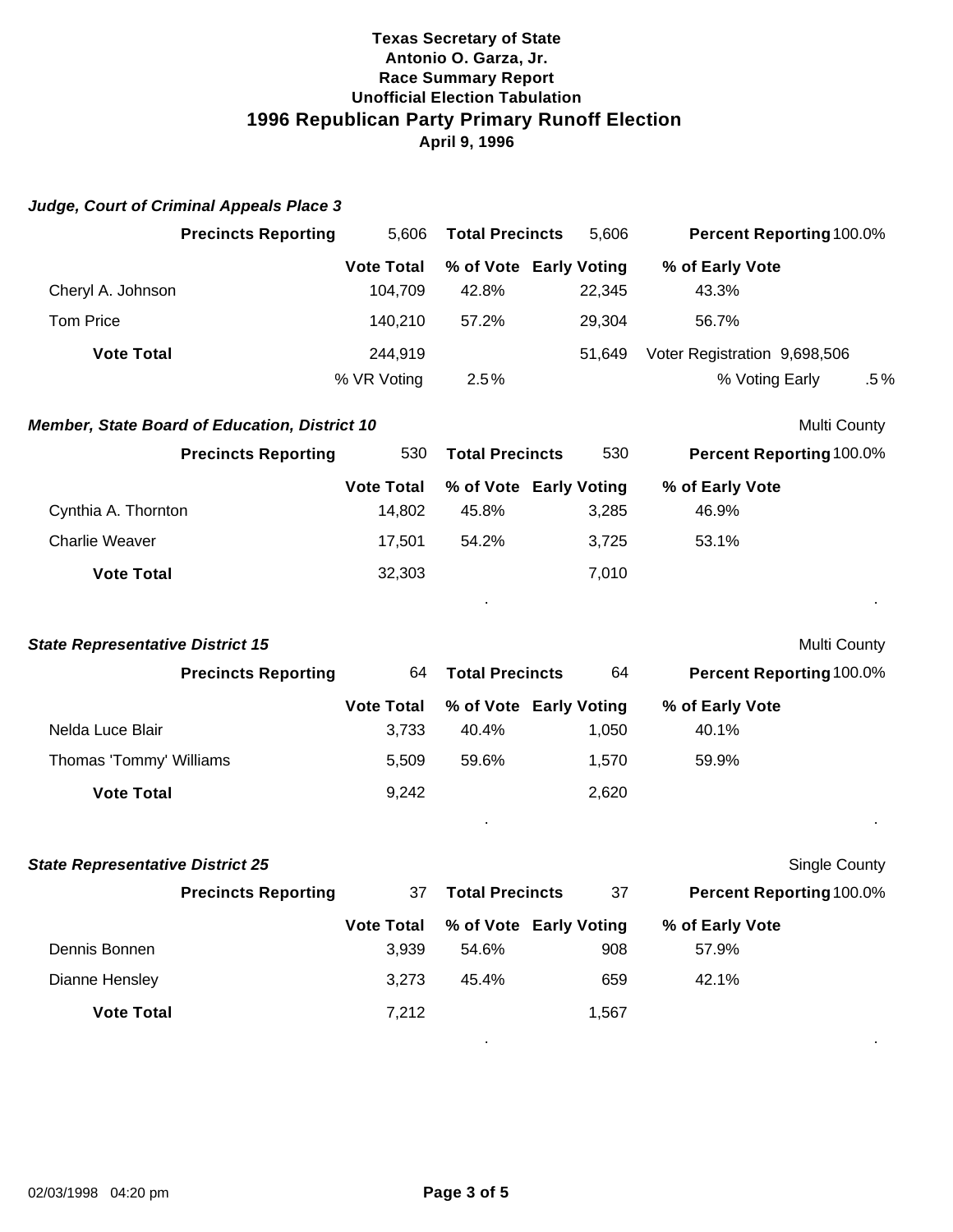| <b>State Representative District 28</b> |                            |                            |                        |                               |                          | Multi County         |
|-----------------------------------------|----------------------------|----------------------------|------------------------|-------------------------------|--------------------------|----------------------|
|                                         | <b>Precincts Reporting</b> | 66                         | <b>Total Precincts</b> | 66                            | Percent Reporting 100.0% |                      |
|                                         |                            | <b>Vote Total</b>          |                        | % of Vote Early Voting        | % of Early Vote          |                      |
| Don Loucks                              |                            | 1,514                      | 43.0%                  | 246                           | 44.4%                    |                      |
| Chip Rayburn                            |                            | 2,009                      | 57.0%                  | 308                           | 55.6%                    |                      |
| <b>Vote Total</b>                       |                            | 3,523                      |                        | 554                           |                          |                      |
| <b>State Representative District 32</b> |                            |                            |                        |                               |                          | Multi County         |
|                                         | <b>Precincts Reporting</b> | 43                         | <b>Total Precincts</b> | 43                            | Percent Reporting 100.0% |                      |
| Lance Bruun                             |                            | <b>Vote Total</b><br>1,765 | 42.6%                  | % of Vote Early Voting<br>500 | % of Early Vote<br>42.7% |                      |
| Gene Seaman                             |                            | 2,376                      | 57.4%                  | 671                           | 57.3%                    |                      |
| <b>Vote Total</b>                       |                            | 4,141                      |                        | 1,171                         |                          |                      |
| <b>State Representative District 47</b> |                            |                            |                        |                               |                          | <b>Single County</b> |
|                                         | <b>Precincts Reporting</b> | 54                         | <b>Total Precincts</b> | 54                            | Percent Reporting 100.0% |                      |
|                                         |                            | <b>Vote Total</b>          |                        | % of Vote Early Voting        | % of Early Vote          |                      |
| Kirk Ingels                             |                            | 4,509                      | 37.6%                  | 1,074                         | 35.7%                    |                      |
| <b>Terry Keel</b>                       |                            | 7,484                      | 62.4%                  | 1,933                         | 64.3%                    |                      |
| <b>Vote Total</b>                       |                            | 11,993                     |                        | 3,007                         |                          |                      |
| <b>State Representative District 92</b> |                            |                            |                        |                               |                          | <b>Single County</b> |
|                                         | <b>Precincts Reporting</b> | 24                         | <b>Total Precincts</b> | 24                            | Percent Reporting 100.0% |                      |
|                                         |                            | <b>Vote Total</b>          |                        | % of Vote Early Voting        | % of Early Vote          |                      |
| James Evans                             |                            | 2,449                      | 49.3%                  | 576                           | 49.5%                    |                      |
| <b>Todd Smith</b>                       |                            | 2,517                      | 50.7%                  | 588                           | 50.5%                    |                      |
| <b>Vote Total</b>                       |                            | 4,966                      |                        | 1,164                         |                          |                      |